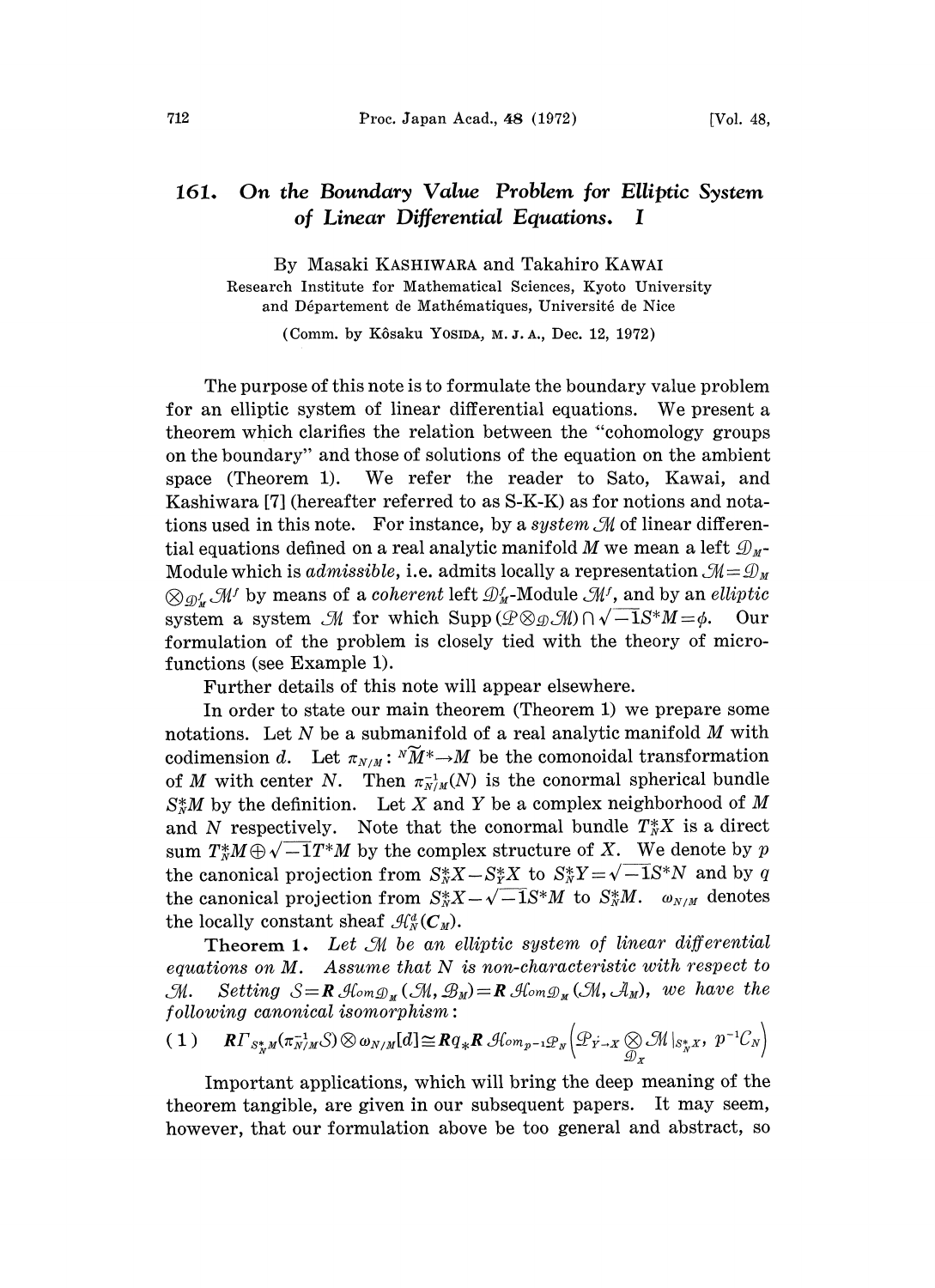we give in the below three easier examples where Theorem <sup>1</sup> is readily applicable.

Example 1. Let  $N$  be a d-dimensional real analytic manifold and M be a complex neighborhood of N. We regard M to be a  $2d$ -dimensional real analytic manifold and choose as  $M$  the system of Cauchy-M be a complex neighborhood of N. We regard M to be a 2d-dimensional real analytic manifold and choose as  $\mathcal M$  the system of Cauchy-<br>Riemann equations on M. Then  $S = \mathbb{R}$   $\mathcal{H}_{\text{om}} \mathcal{D}_{\mathcal{M}}(\mathcal{M}, \mathcal{B}_{\mathcal{M}}) = \math$  $\mathcal{A}_M$ ) is nothing but the sheaf  $\mathcal{O}_M$  of holomorphic functions on M.<br>Let Z be Supp $(\mathcal{L}_{Y\to X} \otimes \mathcal{D}_X \mathcal{M}|_{S\overset{*}{\star}X})$ . Clearly  $p: Z \to \sqrt{-1}S^*N$  and

 $q: Z \to S_N^*M$  are isomorphisms. Moreover  $q \circ p^{-1}: \sqrt{-1}S^*N \to S_N^*M$ <br>  $\cong \sqrt{-1}S^*N$  turns out to be the identity map. Also we can easily<br>
verify that  $\mathcal{L}_{Y\to X} \otimes \mathcal{Q}_X \mathcal{M}|_{S_N^*X} = p^{-1}\mathcal{Q}_{N|_Z}$ . Hence we have<br>
(2)  $\approx \sqrt{-1}S^*N$  turns out to be the identity map. Also we can easily verify that  $\mathcal{P}_{Y\to X} \otimes \mathcal{P}_{X} \mathcal{M}|_{S^*_{X}X} = p^{-1} \mathcal{P}_{N|Z}$ . Hence we have

$$
(2) \t\t Rq_{*}R \mathcal{A}_{\ell m p-1} \mathcal{D}_{N} \Big( \mathcal{D}_{Y\to X} \underset{\mathcal{D}_{X}}{\otimes} \mathcal{M} |_{S_{N}^{*}X}, p^{-1} \mathcal{C}_{N} \Big) \cong \mathcal{C}_{N}.
$$

Therefore in this case the isomorphism (1) reduces to the definition of  $\mathcal{C}_N$ , i.e.  $\mathcal{C}_N = \mathbf{R} \Gamma_{S_N^*M} (\pi_{N/M}^{-1} \mathcal{O}_M)^a \otimes \omega_{N/M} [d].$ 

Example 2. Let  $M$  be a real analytic manifold and  $N$  be a submanifold of M with codimension 1 defined by the equation  $\varphi(x)=0$ . (We assume that the gradient grad  $\varphi(x)$  of  $\varphi(x)$  never vanishes on N.) Let  $M_{\pm}$  be the open set  $\{x \in M | \pm \varphi(x) > 0\}$  and  $j_{\pm}$  be the inclusion map from  $M_{\pm}$  into M, respectively. Let  $P(x, D_x)$  be a single elliptic differential operator with principal symbol  $p_m(x, \zeta)$  and take as  $\mathcal M$  the system  $\mathcal{D}_{M}/\mathcal{D}_{M}P$ . Then S is the solution sheaf of  $P(x,D_x)u=0$ . In this case  $S_N^*M$  is decomposed into two parts, namely  $N_+ = \{(x, grad_x \varphi) | x \in N\}$  and  $N_{-}=[(x,-\text{grad}_x\varphi)|x\in N]$ . We have  $\mathbb{R}\Gamma_{S^*_xM}(\pi_{N/M}^{-1}S)^a|_{N_{\pm}}\cong \mathbb{R}\Gamma_{S^*_xM}(\pi_{N/M}^{-1}S)|_{N_{\pm}}$  $\cong (j_{*}*(S)/S)|_{N}[-1].$ 

Let  $r=r(x, \eta)$  be the number of roots with negative real part of the equation in  $\tau$ 

$$
p_m(x, \tau \operatorname{grad}_x \varphi(x) + \sqrt{-1}\eta) = 0,
$$

where  $x \in N$  and  $\eta$  is a non-zero real covector not parallel to grad<sub>x</sub>  $\varphi(x)$ . For the sake of simplicity we assume that  $r(x, \eta)$  is independent of  $(x, \eta)$ . As is well known, this is true if dim  $N > 1$  (Then  $m = 2r$ ). Under this assumption we easily obtain

$$
(3) \qquad Rq_{*}R\,\mathcal{H}om_{p^{-1}}\mathcal{P}_{N}\Big(\mathcal{P}_{Y\rightarrow X}\bigotimes_{\mathcal{D}_{X}}\mathcal{M}|_{S_{N}^{*}X}, p^{-1}C_{N}\Big)[-d]\!=\!R\pi_{N*}\mathcal{C}_{N}^{r}[-1].
$$

One of the fundamental properties of microfunctions asserts that the right hand side of (3) is isomorphic to  $(\mathcal{B}_N/\mathcal{A}_N)^r[-1]$ . Therefore isomorphism (1) asserts in this case that<br>
(4)  $(j_{+}*(S)/S)|_N = (\mathcal{B}_N/\mathcal{A}_N)^r$ 

holds.

In other words, for any  $u \in j_{\ast}(\mathcal{S})$  we can define the trace  $tr(u)$  of u, which is an r-tuple of microfunctions on N and u can be extended across N if and only if  $tr(u)=0$ . Thus Theorem 1 generalizes the results on the (elliptic) boundary value problem for a single linear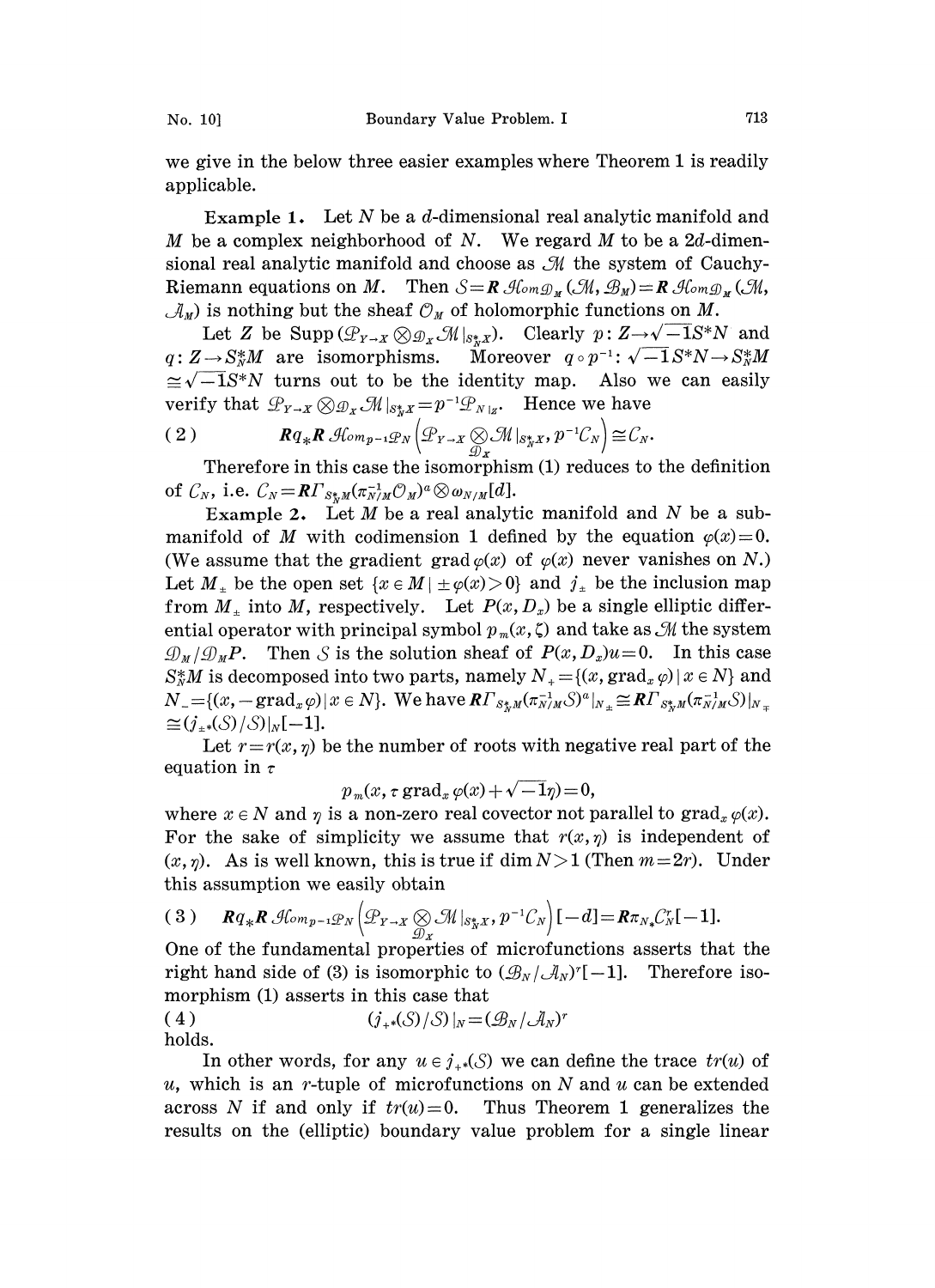differential equation (in hyperfunction theory). (See Komatsu [3] and Schapira [8] and the references cited there. See also Komatsu, Kawai [4] and Kashiwara [2], where the boundary value problem is treated without the assumption of ellipticity.) The application of Theorem 1 to the so-called "non-elliptic" boundary value problems will be given in our next note.

Example 3. Let  $M$  be an *n*-dimensional complex manifold. A point of M will be denoted by z. As in Example 1 we may regard M as  $2n$ -dimensional real analytic manifold and take as  $\mathcal M$  the system of Cauchy-Riemann equations on  $M$ . Let  $N$  be a real analytic submanifold of codimension 1 defined by the equation  $\varphi(z, \bar{z})=0$ . (We assume that the gradient grad  $\varphi(z,\bar{z})$  of  $\varphi(z,\bar{z})$  never vanishes on N.)  $M_{\pm}$  denotes the open subset  $\{z \in M \mid \pm \varphi(z, \bar{z}) > 0\}$  respectively. Denoting Supp  $(\mathcal{P}_{Y \to X})$  $\bigotimes_{\mathcal{D}_X}\mathcal{M}|_{S_X^*X}$  by Z, we clearly see that  $q: Z \rightarrow S_X^*M$  is an isomorphism and that  $p: Z \rightarrow \sqrt{-1}S^*N$  is a closed embedding. Hence we may identify  $S^*_{N}M$  with  $p(Z)$ . Therefore we have

$$
(5) \qquad Rq_{*}R\operatorname{Hom}_{p^{-1}}\mathcal{P}_{N}\Big(\mathcal{P}_{N\to M}\bigotimes_{\mathcal{D}_{M}}\mathcal{M},p^{-1}\mathcal{C}_{N}\Big)\cong R\operatorname{Hom}_{\mathcal{D}_{N}}(\mathcal{M}_{N},\mathcal{C}_{N}).
$$

Here the system  $\mathcal{M}_N$  signifies  $\mathcal{D}_{N-M} \otimes \mathcal{D}_N \mathcal{M}$  i.e. the system of tangential Cauchy-Riemann equations. We also regard<br>  $N_{\pm} = \{(x, \pm \text{grad}_x \varphi(x)) | x \in N\}$ 

$$
N_{\pm} = \{(x, \pm \operatorname{grad}_x \varphi(x)) \, | \, x \in N\}
$$

as subsets of  $\sqrt{-1}S^*N$ . Then clearly

$$
S_N^*M = N_+ \cup N_- = \text{Supp}\left(\mathcal{P}_N \underset{\mathcal{D}_N}{\otimes} \mathcal{M}\right) \cap \sqrt{-1}S^*N.
$$

Therefore isomorphism (1) asserts in this case that (6)  $\mathcal{A}_{\bar{M}_{\pm}}^k(\mathcal{O}_M) \cong \mathrm{Ext}^{k-1}_{\mathcal{D}_N}(\mathcal{M}_N, \mathcal{C}_N)|_{N_{\pm}}.$ 

Note that the generalized Levi form  $L(\xi)$  of  $\mathcal{M}_N$  on  $N_+$  (cf. S-K-K. Chapter III, Theorem 2.3.10) is  $\sum_{\pm}^{3} (U_M) = \text{Ext}_{\mathcal{D}_N}^{\mathcal{D}} (U_{MN}, U_N)|_{N_{\pm}}.$ <br>
eralized Levi form  $L(\xi)$  of  $\mathcal{M}_N$ <br>
2.3.10) is<br>  $\frac{\partial^2 \varphi}{\partial \overline{z}_k} \xi_j \overline{\xi}_k$  with  $\sum_j \frac{\partial \varphi}{\partial z_j} \xi_j = 0.$ 

$$
\sum_{j,k} \frac{\partial^2 \varphi}{\partial z_j \partial \bar{z}_k} \xi_j \bar{\xi}_k \quad \text{with} \quad \sum_j \frac{\partial \varphi}{\partial z_j} \xi_j = 0.
$$

herefore the above quoted theorem in S-K-K combined with (6) asserts that

$$
\mathcal{A}_{\overline{M}+}^k(\mathcal{O}_M)=0
$$

if  $L(\xi)$  has either at least k-negative eigenvalues or at least  $(n+1-k)$ positive eigenvalues. This is the classical theorem proved in Andreotti-Grauert [1]. Maybe Lewy [6] has obtained his celebrated counterexample against solvability of linear differential equation by the aid such an observation (cf. Lewy  $[5]$ ).

## References

[1] Andreotti, A., and Grauert, H.: Théorèmes de finitudes pour la cohomologie des espaces complexes. Bull. Soc. Math. France, 90, 193-259 (1962).